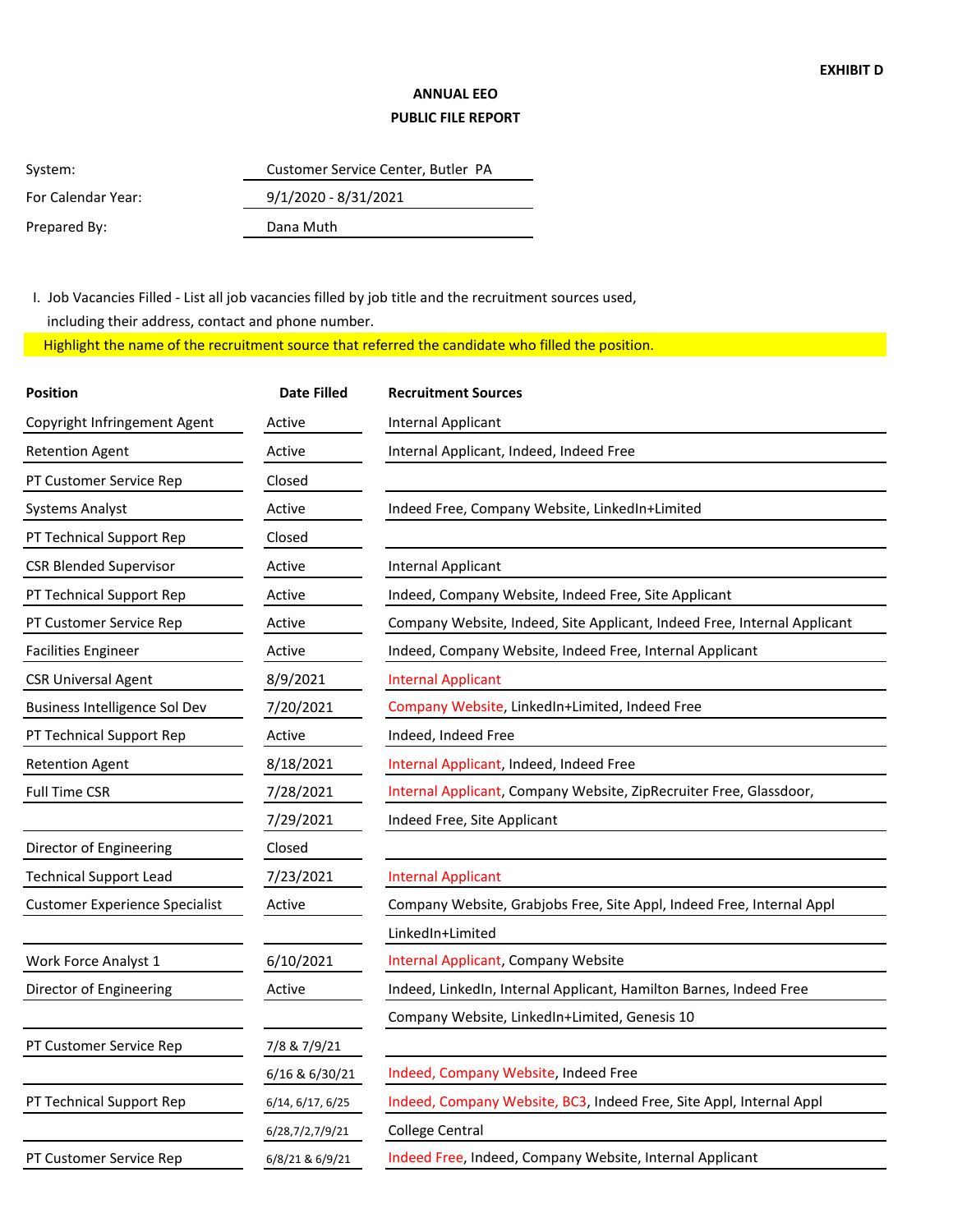| <b>BI Solution Developer</b> | 5/24/2021              | Company Website, LinkedIn+Limited, Indeed Free, Pyramid Consulting        |  |
|------------------------------|------------------------|---------------------------------------------------------------------------|--|
|                              |                        | Insight Global                                                            |  |
| Solution Developer           | 6/3/2021               | Raeder Landree, Inc., Indeed Free, Internal Applicant, LinkedIn+Limited   |  |
| <b>Systems Analyst</b>       | 5/21/2021              | Pyramid Consulting Group, LinkedIn+Limited, Internal Appl, Indeed free    |  |
|                              |                        | Company Website                                                           |  |
| <b>CSR Lead</b>              | 4/28/2021              | <b>Site Applicant, Posting Response</b>                                   |  |
| Full Time Billing Agent      | 4/12/2021              | Internal Applicant, Company Website, Indeed Free, ZipRecruiter Free       |  |
| FT Customer Service Rep      | 3/25 & 3/29/21         | Internal Applicant, Company Website                                       |  |
| PT Customer Service Rep 1    | Closed                 | Indeed                                                                    |  |
| Draftsman                    | 5/20/2021              | Company Website, Internal Applicant, LinkedIn+Limited, ZipRecruiter Free  |  |
|                              |                        | Indeed Free, Site Applicant                                               |  |
| Telephone Provisioning Agent | 3/26/2021              | Internal Applicant, Indeed Free, Company Website                          |  |
| PT Customer Service Rep 1    | 3/12,3/17,3/18         | Indeed, Glassdoor, Indeed Free, Indeed Sponsored, employee lead           |  |
|                              | 5/4,5/4,&5/5/21        | Company Website, Site Applicant                                           |  |
| PT Technical Support Rep     | 4/30 & 5/3/21          | Indeed, Indeed Sponsored, Company Website, LinkedIn+Limited               |  |
|                              |                        | Indeed Free, Site Applicant                                               |  |
| Network Architect            | Active                 | Hamilton-Barnes, LinkedIn+Limited, LinkedIn, Indeed, Internal Applicant   |  |
|                              |                        | Indeed Free, Company Website, GDT, GEN10, Indeed Sponsored                |  |
| Fiber Splicer                | 4/13/2021              | Internal Applicant, Indeed, Company Website, Indeed Free, Internal Appl   |  |
|                              |                        | Site Applicant, LinkedIn+Limited                                          |  |
| Drafter/Designer             | 3/3/2021               | Internal Applicant, Indeed Free, LinkedIn+Limited                         |  |
| FT Retention Agent           | 5/3/2021               | Site Applicant, Company Website, Indeed Free                              |  |
| PT Sales Agent               | Closed                 | Indeed, Indeed Free, Indeed Sponsored, Internal Applicant                 |  |
| FT CSR                       | 3/4 & 3/4/21           | Internal Applicant, Company Website, Site Appl, Indeed Free, ZipRecruiter |  |
| FT CSR                       | 1/7 & 1/7/21           | Internal Applicant, Glassdoor, Company Website                            |  |
| PT Technical Support Rep     | $1/8$ , $2/5$ , $2/16$ | Indeed, BC3, Company Website, Indeed Free, Monster Paid, Site Applicant,  |  |
|                              | 2/18, 3/2/2021         | Linked+Limited, ZipRecruiter Free                                         |  |
| PT Technical Support Rep     | 12/11/2020             | Indeed, Ruthann McConely, BC3, Company Website, ZipRecruiter Free,        |  |
|                              |                        | Site Applicant, Indeed Free                                               |  |
| PT Customer Service Rep 1    | 1/18, 1/20             | Glassdoor, Indeed, Company Website, Indeed Free, ZipRecruiter Free        |  |
|                              | 1/22/2021              |                                                                           |  |
| FT Technical Service Rep     | 1/8/2021               | Indeed Free, Company Website                                              |  |
| <b>CSR Universal Agent 1</b> | 1/19, 1/19/21          | Internal Applicant, Company Website                                       |  |
| Project Coordinator 1        | 3/23/2021              | Indeed Free, LinkedIn+Limited, Company Website, Internal Applicant,       |  |
|                              |                        | Indeed Sponsored                                                          |  |
| FT Technical Service Rep     | 12/11, 12/21           | Company Website, Internal Applicant, Indeed Free                          |  |
|                              | & 12/23/2020           |                                                                           |  |
| Draftsman                    | 1/4/2021               | <b>Indeed Free</b>                                                        |  |
| Outside Plant Engineer       | 8/23/2021              | TekCom, Company Website, LinkedIn+Limited, Indeed Sponsored,              |  |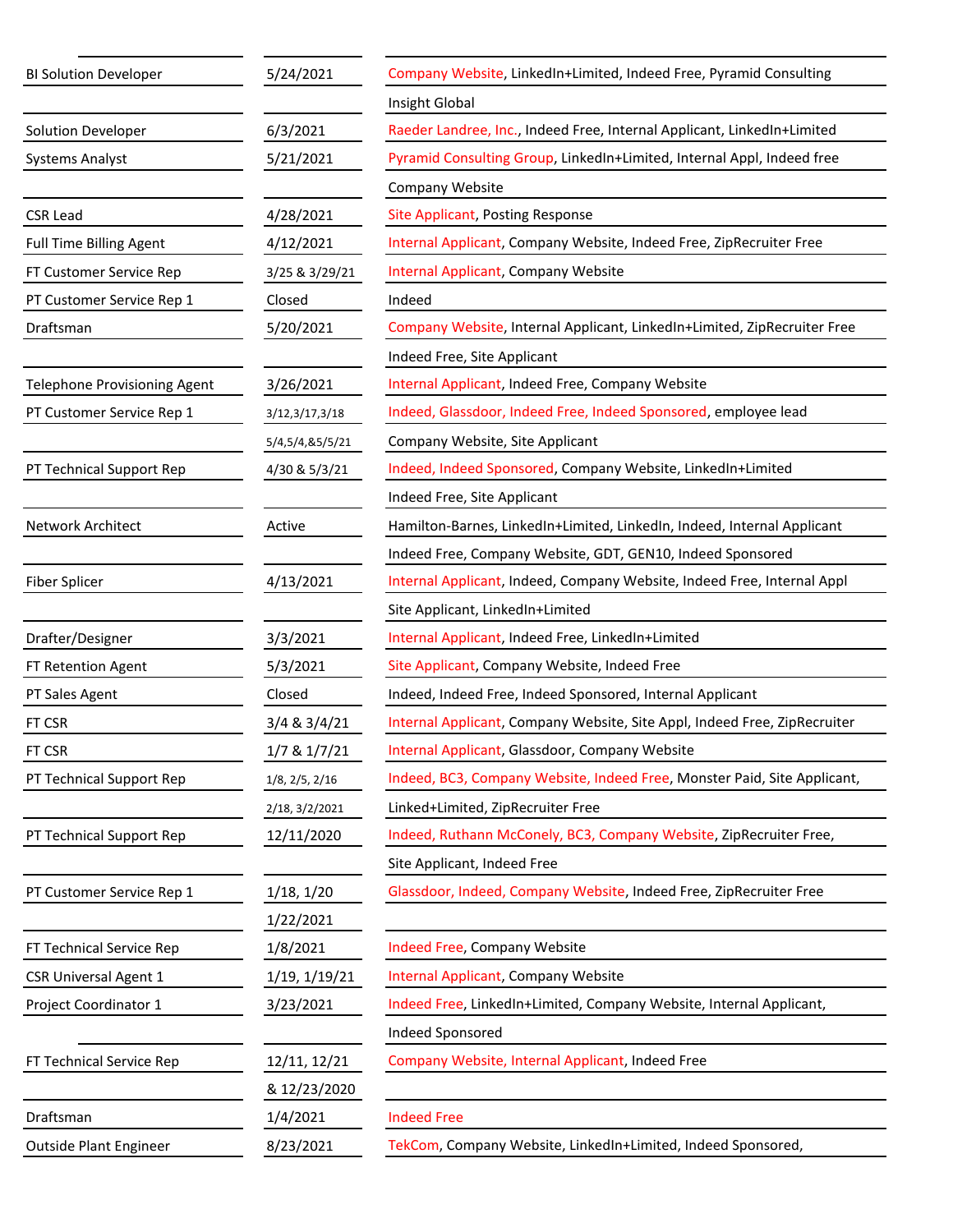|                                       |                  | Indeed Free, Indeed, Internal Applicant                                   |  |
|---------------------------------------|------------------|---------------------------------------------------------------------------|--|
| <b>Systems Analyst</b>                | 12/16/2020       | Raeder Landree, Company Website, LinkedIn+Limited, Indeed Free            |  |
|                                       |                  | Site Applicant, Internal Applicant                                        |  |
| Service Desk Analyst                  | 12/17/2020       | Company Website, ZipRecruiter Free, Indeed Free, Internal Applicant       |  |
|                                       |                  | Site Applicant, Internal Applicant                                        |  |
| FT Retention Agent 1                  | 12/21/2020       | Indeed Free, Company Website, Internal Applicant, Site Applicant          |  |
| PT Retention Agent 1                  | Closed           | Indeed, ZipRecruiter Free, Company Website, Indeed Sponsored,             |  |
|                                       |                  | Site Applicant, Indeed Free                                               |  |
| Inside Sales Agent                    | 11/17/2020       | Company Website, Indeed, Glassdoor, Indeed Free, Site Appl, Internal Appl |  |
| PT Customer Service Rep 1             | 11/5 & 11/6/20   | Indeed, Indeed Free, Company Website, Glassdoor, Site Applicant           |  |
| <b>Customer Experience Specialist</b> | 11/24/2020       | Site Applicant, Company Website, Indeed Free,                             |  |
| FT Technical Service Rep              | 10/15&11/1/20    | Company Website, Internal Applicant                                       |  |
| FT Customer Service Rep               | 10/29/2020       | Company Website, Internal Applicant, Site Applicant                       |  |
| <b>Plant Operations Engineer</b>      | 1/4/2021         | Internal Applicant, Indeed Free, Company Website                          |  |
| Inside Sales Agent                    | 10/5/2020        | <b>Internal Applicant</b>                                                 |  |
| FT Technical Support Lead             | 11/17/2020       | Internal Applicant, Company Website                                       |  |
| FT Technical Service Rep              | Closed           |                                                                           |  |
| PT Technical Support Rep              | 10/15/2020       | Indeed, Indeed Free, Company Website, Site Applicant                      |  |
| Draftsman                             | 11/23/2020       | Company Website, Indeed Free, LinkedIn+Limited, Indeed, Site Applicant    |  |
|                                       |                  | ZipRecruiter Free, Glassdoor                                              |  |
| Project Mgr-Network Dev               | Active           | Company Website, Glassdoor, Indeed Free, Site Applicant                   |  |
| <b>Construction Foreman</b>           | 12/16/20&3/26/21 | Indeed Free, Indeed, Company Website, LinkedIn+Limited, Indeed Sponsored  |  |
| Lineman 1                             | 9/3/20,10/8/20   | Company Website, Indeed Free, Glassdoor, LinkedIn+Limited                 |  |
|                                       | 12/1/20,2/2/21   |                                                                           |  |
|                                       | 3/26/21,4/13/21  |                                                                           |  |
|                                       | 5/18/21,7/13/21  |                                                                           |  |
|                                       | 8/24/2021        |                                                                           |  |
| Lineman 2                             | Active           | Indeed Free, Company Website, Glassdoor, Site Appl, LinkedIn+Limited      |  |
| <b>Field Operations Trainer</b>       | 2/18/2021        | Internal Applicant, Indeed Free                                           |  |
| <b>Field Operations Trainer</b>       | Closed           |                                                                           |  |
| PT Technical Support Rep              | Closed           | Indeed Free, Company Website                                              |  |
|                                       |                  |                                                                           |  |

II. Total number of persons interviewed:

359

III. Total number of interviews by recruitment source: **Source #Interviewed**

| Source           | #Interviewed |
|------------------|--------------|
| Indeed Free      | 73           |
| Company Website  | 80           |
| Indeed           | 89           |
| Indeed Sponsored | 6            |
| LinkedIn+Limited |              |